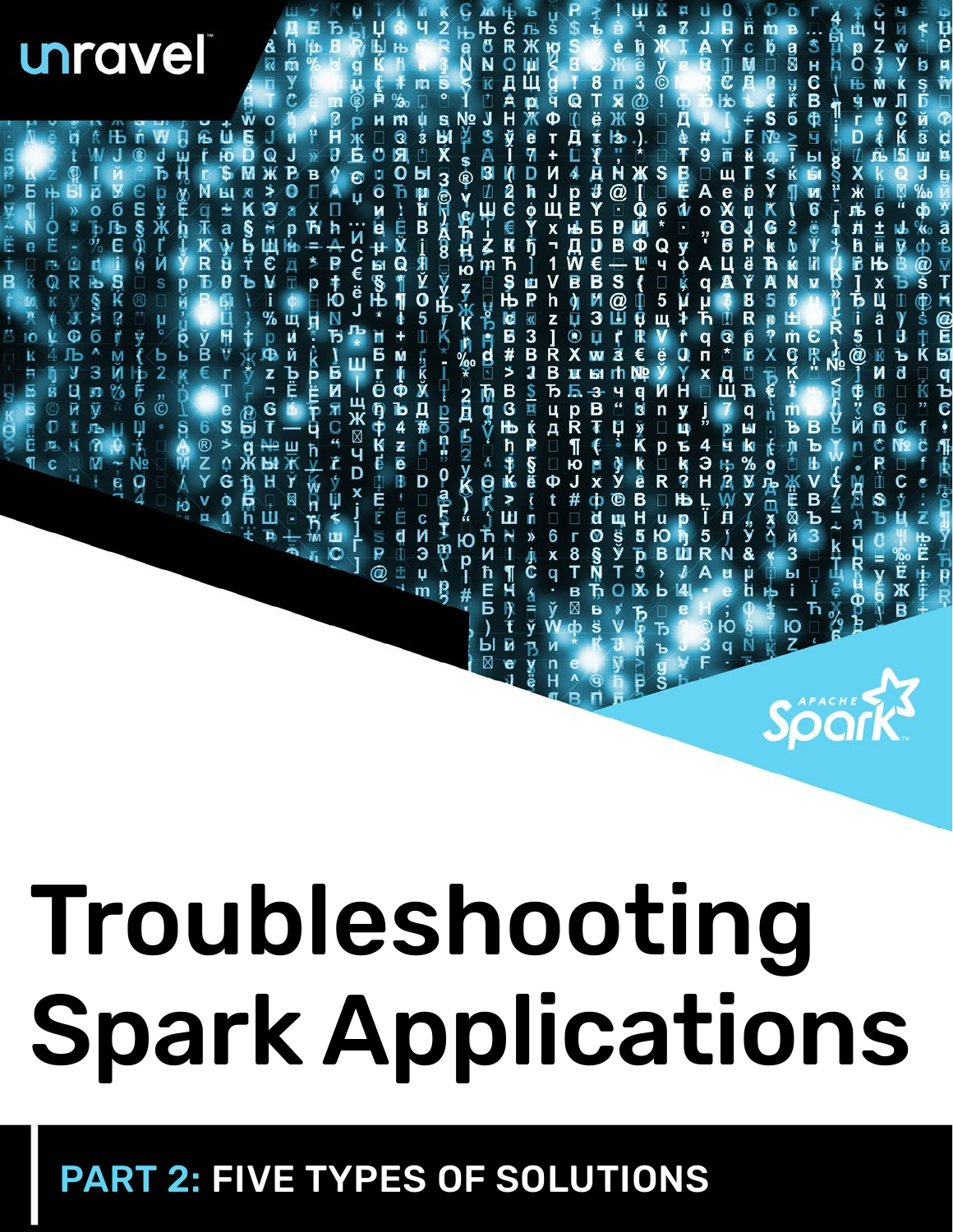*Note: This guide applies to running Spark jobs on any platform, including Cloudera platforms; cloud vendor-specific platforms – Amazon EMR, Microsoft HDInsight, Microsoft Synapse, Google DataProc; Databricks, which is on all three major public cloud providers; and Apache Spark on Kubernetes, which runs on nearly all platforms, including on-premises and cloud.* 

#### **Introduction**

Spark is known for being extremely difficult to debug. But this is not all Spark's fault. Problems in running a Spark job can be the result of problems with the infrastructure Spark is running on, inappropriate configuration of Spark, Spark issues, the currently running Spark job, other Spark jobs running at the same time - or interactions among these layers. But Spark jobs are very important to the success of the business; when a job crashes, or runs slowly, or contributes to a big increase in the bill from your cloud provider, you have no choice but to fix the problem.

Widely used tools generally focus on part of the environment – the Spark job, infrastructure, the network layer, etc. These tools don't present a holistic view. But that's just what you need to truly solve problems. (You also need the holistic view when you're creating the Spark job, and as a check before you start running it, to help you avoid having problems in the first place. But that's another story.)

In this guide, Part 2 in a series, we'll show ten major tools that people use for Spark troubleshooting. We'll show what they do well, and where they fall short. In Part 3, the final piece, we'll introduce Unravel Data, which makes solving many of these problems easier.



**Life as a Spark developer**

#### What's the Problem(s)?

The problems we mentioned in Part 1 of this series have many potential solutions. The methods people usually use to try to solve them often derive from that person's role on the data team. The person who gets called when a Spark job crashes, such as the job's developer, is likely to look at the Spark job. The person who is responsible for making sure the cluster is healthy will look at that level. And so on.

The following chart, from Part 1, shows the most common job-level and cluster-level challenges that data teams face in successfully running Spark jobs.

#### **Job-Level Challenges** 1. Executor and core allocation **Cluster-Level Challenges** 6. Resource allocation

- 2. Memory allocation
- 3. Data skew/small files
- 4. Pipeline optimization
- 5. Finding out whether a job
- 7. Observability
- 
- 
- is optimized
- 8. Data partitioning vs. SQL queries/inefficiency
- 9. Use of auto-scaling 10. Troubleshooting

**Impacts:** Resources for a given job (at the cluster level) or across clusters tend to be significantly under-allocated (causes crashes, hurting business results) or over-allocated (wastes resources and can cause other jobs to crash, both of which hurt business results).

In this guide, we highlight **five types of solutions** that people use – often in various combination – to solve problems with Spark jobs

- **1. Spark UI**
- **2. Spark logs**
- **3. Platform-level tools such as Cloudera Manager, the Amazon EMR UI, Cloudwatch, the Databricks UI, and Ganglia**
- **4.APM tools such as Cisco AppDynamics, Datadog, and Dynatrace**
- **5. DataOps platforms such as Unravel Data**

As an example of solving problems of this type, let's look at the problem of an application that's running too slowly – a very common Spark problem, that may be caused by one or more of the issues listed in the chart. Here. we'll look at how existing tools might be used to try to solve it.

**Note:** Many of the observations and images in this guide originated in the July 2021 presentation, Beyond [Observability:](https://www.brighttalk.com/webcast/17674/492826) [Accelerate Performance on Databricks](https://www.brighttalk.com/webcast/17674/492826), by Patrick Mawyer, Systems Engineer at Unravel Data. We recommend this webinar to anyone interested in Spark troubleshooting and Spark performance management, whether on Databricks or on other platforms.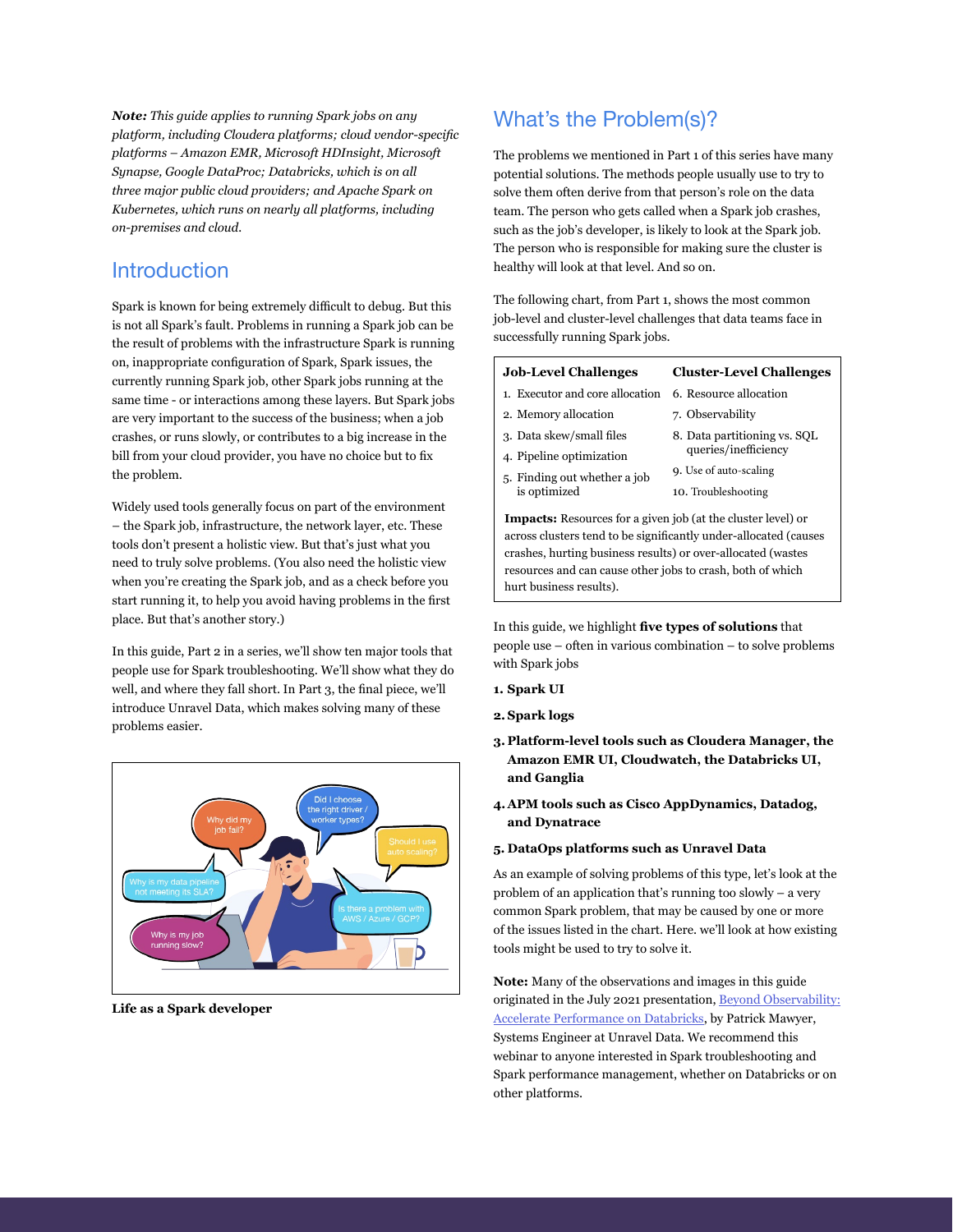### Solving Problems Using Spark UI

Spark UI is the first tool most data team members use when there's a problem with a Spark job. It shows a snapshot of currently running jobs, the stages jobs are in, storage usage, and more. It does a good job, but is seen as having some faults. It can be hard to use, with a low signal-to-noise ratio and a long learning curve. It doesn't tell you things like which jobs are taking up more or less of a cluster's resources, nor deliver critical observations such as CPU, memory, and I/O usage.

In the case of a slow Spark application, Spark UI will show you what the current status of that job is. You can also use Spark UI for past jobs, if the logs for those jobs still exist, and if they were configured to log events properly. Also, the Spark history server tends to crash. When this is all working, it can help you find out how long an application took to run in the past – you need to do this kind of investigative work just to determine what "slow" is.

The following screenshot is for a Spark 1.4.1 job with a twonode cluster. It shows a Spark Streaming job that steadily uses more memory over time, which might cause the job to slow down. And the job eventually – over a matter of days – runs out of memory.

| Spark<br>1.4.1   | <b>Jobs</b><br>Stages           | Storage | Environment<br><b>Executors</b> | Streaming              |                | Network Streaming Application application UI |                     |
|------------------|---------------------------------|---------|---------------------------------|------------------------|----------------|----------------------------------------------|---------------------|
| <b>Storage</b>   |                                 |         |                                 |                        |                |                                              |                     |
| <b>RDD Name</b>  | <b>Storage Level</b>            |         | <b>Cached Partitions</b>        | <b>Fraction Cached</b> | Size in Memory | Size in ExternalBlockStore                   | <b>Size on Disk</b> |
| MapPartitionsRDD | Memory Serialized 1x Replicated |         |                                 | 100%                   | 858.4 MB       | 0.0 B                                        | 0.0B                |
|                  |                                 |         |                                 |                        |                |                                              |                     |

**A Spark streaming job that uses progressively more**  memory over time. (Source: **Stack [Overflow](https://stackoverflow.com/questions/35478223/size-in-memory-under-storage-tab-of-spark-ui-showing-increase-in-ram-usage-ove)**)

To solve this problem, you might do several things. Here's a brief list of possible solutions, and the problems they might cause elsewhere:

- **• Increase available memory for each worker.** You can increase the value of the spark.executor.memory variable to increase the memory for each worker. This will not necessarily speed the job up, but will defer the eventual crash. However, you are either taking memory away from other jobs in your cluster or, if you're in the cloud, potentially running up the cost of the job.
- **• Increase the storage fraction.** You can change the value of spark.storage.memoryFraction, which varies from 0 to 1, to a higher fraction. Since the Java virtual machine (JVM) uses memory for caching RDDs and for shuffle memory, you are increasing caching memory at the expense of shuffle memory. This will cause a different failure if, at some point, the job needs shuffle memory that you allocated away at this step.

**• Increase the parallelism of the job.** For a Spark Cassandra Connector job, for example, you can change spark. cassandra.input.split.size to a smaller value. (It's a different variable for other RDD types.) Increasing parallelism decreases the data set size for each worker, requiring less memory per worker. But more workers means more resources used; in a fixed resources environment, this takes resources away from other jobs; in a dynamic environment, such as Databricks job clusters, it directly runs up your bill.

The point here is that everything you might do has a certain amount of guesswork to it, because you don't have complete information. And, whichever approach you choose, you are putting the job in line for other, different problems, including later failure, failure for other reasons, or increased cost. Alternatively, your job may be fine, but at the expense of other jobs that then fail, and those failures will also be hard to troubleshoot.

|                                       | Shuffle Read: 500.0 B / 4                                         | Total Time Across All Tasks: 1 s.<br>Locality Level Summary: Process local: 8 |                                           |                  |                    |                     |                  |                        |                             |                    |
|---------------------------------------|-------------------------------------------------------------------|-------------------------------------------------------------------------------|-------------------------------------------|------------------|--------------------|---------------------|------------------|------------------------|-----------------------------|--------------------|
| > Forest-Six                          | <b>• DAG Visualization</b><br><b>&gt; Show Additional Metrics</b> |                                                                               | Summary Metrics for 8 Completed Tasks     |                  |                    |                     |                  |                        |                             |                    |
| Metric<br>Min                         |                                                                   | 25th percentile                                                               |                                           |                  | Median             | 75th percentile     | Max              |                        |                             |                    |
| Duration<br>0.15                      |                                                                   | 0.1 s                                                                         |                                           |                  | 0.15               | 0.2 s               | 0.25             |                        |                             |                    |
| GC Time                               | $28 \text{ ms}$                                                   |                                                                               |                                           | 28 ms            |                    | $29 \text{ ms}$     | 29 <sub>ms</sub> | 29 ms                  |                             |                    |
| Shuffle Read Stre / Records<br>0.0810 |                                                                   | 0.0810                                                                        |                                           | 0.08/0           |                    | 250.0 B / 2         | 250.0 B/2        |                        |                             |                    |
|                                       |                                                                   |                                                                               | - Addredated Metrics by Executor          |                  |                    |                     |                  |                        |                             |                    |
|                                       | Executor ID -                                                     | <b>Address</b>                                                                |                                           | <b>Task Time</b> | <b>Total Tasks</b> | <b>Failed Tasks</b> | Killed Tasks     | <b>Succeeded Tasks</b> | Shuffle Read Size / Records | <b>Riacklisted</b> |
|                                       | stdern                                                            |                                                                               | stdout ip-172-31-5-195.ec2.internal.44311 | ORe              |                    | $\circ$             | ö                |                        | 250 0 B / 2                 | fabus              |
| $\overline{2}$                        | stdeer                                                            |                                                                               | stdout ip-172-31-13-43.ec2.internal:38141 | 0.7s             |                    | $\circ$             | $\circ$          |                        | 250.0 B / 2                 | false              |

**Spark UI, showing metrics for completed tasks.**  (Source: Unravel Data)

Here's a look at the Stages section of Spark UI. It gives you a list of metrics across executors. However, there's no overview or big picture view to help guide you in finding problems. And the tool doesn't make recommendations to help you solve problems, or avoid them in the first place.

Spark UI is limited to Spark – and Spark job for example may have data coming in from Kafka, and run alongside other tools. Each of those has its own monitoring and management tools, or does without; Spark UI doesn't work with them. It also lacks pro-active alerting, automatic actions, and AI-driven insights, all found in Unravel.

Spark UI is very useful for what it does, but its limitations and the limitations of the other tool types described here - lead many organizations to build homegrown tools or toolsets, often built on Grafana. These solutions are resource-intensive, hard to extend, hard to support, and hard to keep up-to-date.

A few individuals and organizations even offer their homegrown tools as open source software for other organizations to use, but of course support, documentation, and updates are limited. Several such tools, such as Sparklint and DrElephant, do not support recent versions of Spark. At this writing, they have not had many, if any, fresh commits in recent months or even years.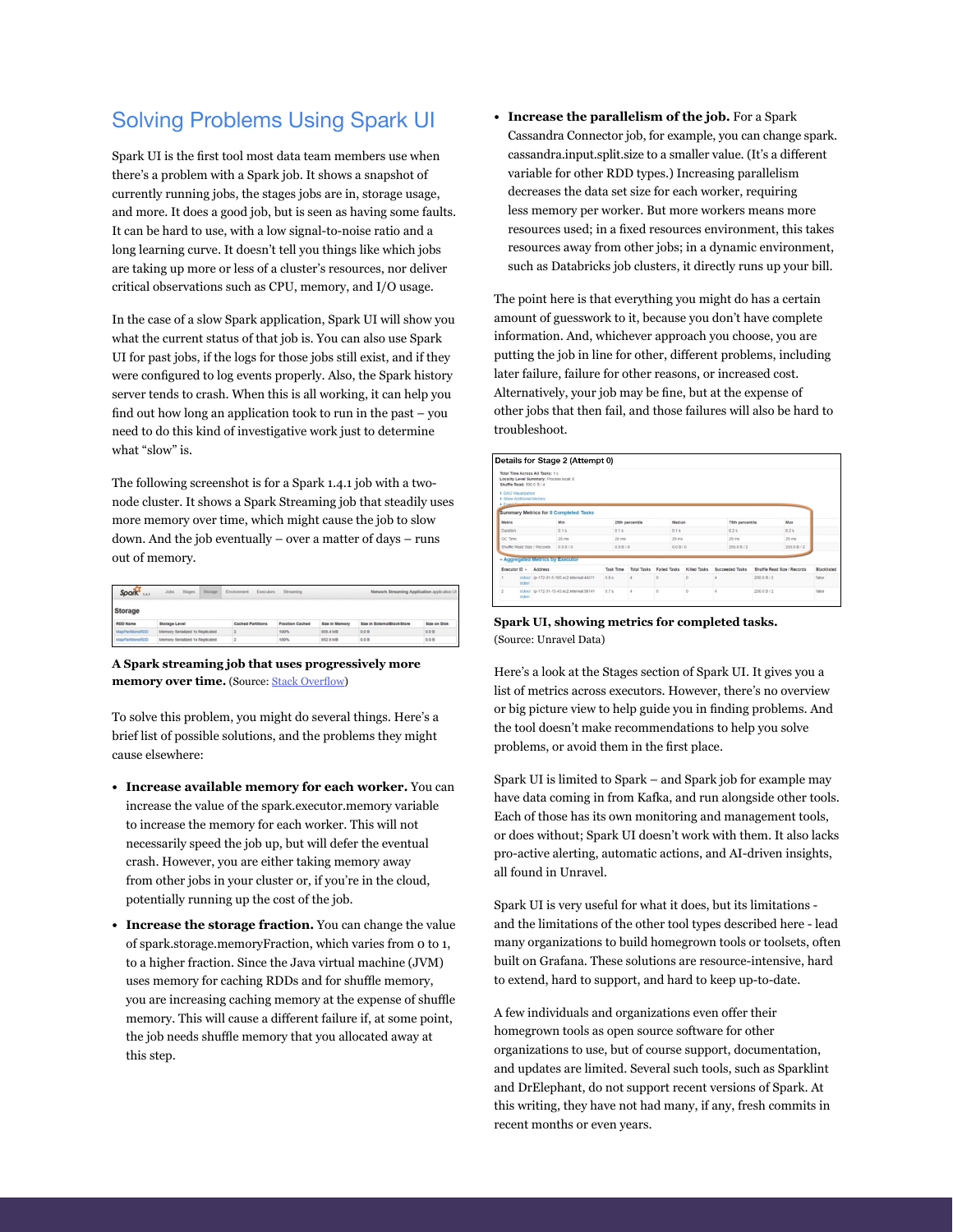#### Spark Logs

Spark logs are the underlying resource for troubleshooting Spark jobs. Spark UI can even use Spark logs, if available, to rebuild a view of the Spark environment on an historical basis. You can use the logs related to the job's driver and executors to retrospectively find out what happened to a given job, and even some information about what was going on with other jobs at the time.

If you have a slow app, for instance, you can painstakingly assemble a picture to tell you if the slowness was in one task versus the other by scanning through multiple log files. But answering why and finding the root cause is hard. These logs don't have complete information about resource usage, data partitioning, correct configuration setting and many other factors than can affect the performance. ere are also many potential issues that don't show up in Spark logs, such as "noisy neighbor" or networking issues that reduce resource availability within your Spark environment.

| "Out of Box" tools for Spark Troubleshooting<br>Spark Logs                                                                                                                             |                                                                                                                                                                                                                                                                                                                                                                                     |                                                                                                                                                                                                                                                                                                                                                                                                                                                                                                                                                                                                                                                                                                                                    |
|----------------------------------------------------------------------------------------------------------------------------------------------------------------------------------------|-------------------------------------------------------------------------------------------------------------------------------------------------------------------------------------------------------------------------------------------------------------------------------------------------------------------------------------------------------------------------------------|------------------------------------------------------------------------------------------------------------------------------------------------------------------------------------------------------------------------------------------------------------------------------------------------------------------------------------------------------------------------------------------------------------------------------------------------------------------------------------------------------------------------------------------------------------------------------------------------------------------------------------------------------------------------------------------------------------------------------------|
| 2 Clone<br>C Restart<br><b>El</b> Terminate<br>ram<br>Configuration<br>Notebooks (2)<br>Libraries (1)                                                                                  | Spark Cluster UI - Master -<br>Spark UI<br>Driver Logs                                                                                                                                                                                                                                                                                                                              |                                                                                                                                                                                                                                                                                                                                                                                                                                                                                                                                                                                                                                                                                                                                    |
| Spark Driver Logs<br>Recent log files                                                                                                                                                  |                                                                                                                                                                                                                                                                                                                                                                                     |                                                                                                                                                                                                                                                                                                                                                                                                                                                                                                                                                                                                                                                                                                                                    |
| stdout (i) bytes)<br>stdout--2017-04-26--14-00 (206532 bytes)<br>stdout-2017-04-26--15-00 /9377 bytes)<br>stdout-2017-04-26--16-00 (876 bytes)<br>stdout--2017-04-26--17-00 @76 bytest | stderr (0 bytes)<br>stderr--2017-04-26--14-00 (95 bytes)<br>stden-2017-04-26--15-00 (0 bytes)<br>stderr -- 2017-04-26 -- 16-00 (0 bytes)<br>stden-2017-04-26--17-00 (0 bytes)                                                                                                                                                                                                       | log4i-2017-04-26-13.log.gz (15993 bytes)<br>log4j-active.log (396354 bytes)                                                                                                                                                                                                                                                                                                                                                                                                                                                                                                                                                                                                                                                        |
| Standard output<br>user=0.01 sys=0.00, real=0.00 secs]<br>user=0.01 sys=0.00, real=0.00 secs]                                                                                          | >331081K(19608576K), [Metaspace: 155261K->155261K(1187840K)], 0.5868802 secs] [Times: user=1.98 sys=0.00, real=0.59 secs]<br>>331146K(19604992K), [Metaspace: 155313K->155313K(1187840K)], 0.4826885 secs] [Times: user=1.63 sys=0.00, real=0.48 secs]<br>>331043K/19620864K), [Metasoace: 155341K->155341K/1187840K)], 0.4644620 secs] [Times: user=1.54 sys=0.00, real=0.47 secs] | ZU1/~Un~Zbii3i23i38.999*UUUS: [FULL UL [3YStem.gC()] [P310Unguen: ZU13h~PUh(b3b3b1bA)] [ParULOUEN: 33998Zh~7331UB1h(132299bUh)] 330913h~<br>2017-04-26T15:53:58.487+0000: [GC (System.gc()) [PSYoungGen: 2036368K->2093K(6380032K)] 2367450K->333182K(19694992K), 0.0067628 secs] [Times:<br>2017-04-26T15:53:58.494+0000: [Full GC (System.gc()) [PSYoungGen: 2093K->0K(6380032K)] [ParOldGen: 331089K->331146K(13224960K)] 333182K-<br>2017-04-26T16:23:58.487+0000: [GC (System.gc()) [PSYoungGen: 1955871K->1981K(6395904K)] 2287018K->333127K(19620864K), 0.0070938 secs] [Times:<br>2017-04-26T16:23:58.495+0000: [Full GC (System.gc()) [PSYoungGen: 1981K->0K(6395904K)] [ParOldGen: 331146K->331043K(13224960K)] 333127K- |

Source: Unravel Data

Spark logs are a tremendous resource, and are always a go-to for solving problems with Spark jobs. However, if you depend on logs as a major component of your troubleshooting toolkit, several problems come up, including:

- **• Access and governance difficulties.** In highly secure environments, it can take time to get permission to access logs, or you may need to ask someone with the proper permissions to access the file for you. In some highly regulated companies, such as financial institutions, it can take hours per log to get access.
- **• Multiple files.** You may need to look at the logs for a driver and several executors, for instance, to solve job-level problems. And your brain is the comparison and integration engine that pulls the information together, makes sense of it, and develops insights into possible causes and solutions.
- **• Voluminous files.** The file for one component of a job can be very large, and all the files for all the components of a job can be huge - especially for long-running jobs. Again, you are the one who has to find and retain each part of the information needed, develop a complete picture of the problem, and try different solutions until one works.
- **• Missing files.** Governance rules and data storage considerations take files away, as files are moved to archival media or simply lost to deletion. More than one large organization deletes files every 90 days, which makes quarterly summaries very difficult, and comparisons to, say, the previous year's holiday season or tax season impossible.
- **• Only Spark-specific information.** Spark logs are just that - logs from Spark. They don't include much information about the infrastructure available, resource allocation, configuration specifics, etc. Yet this information is vital to solving a great many of the problems that hamper Spark jobs.

Because Spark logs don't cover infrastructure and related information, it's up to the operations person to find as much information they can on those other important areas, then try to integrate it all and determine the source of the problem. (Which may be the result of a complex interaction among different factors, with multiple changes needed to fix it.)

#### **Platform-Level Solutions**

There are platform-level solutions that work on a given Spark platform, such as Cloudera Manager, the Amazon EMR UI, and Databricks UI. In general, these interfaces allow you to work at the cluster level. They tell you information about resource usage and the status of various services.

If you have a slow app, for example, these tools will give you part of the picture you need to put together to determine the actual problem, or problems. But these tools do not have the detail-level information in the tools above, nor do they even have all the environmental information you need. So again, it's up to you to decide how much time to spend researching, to pull all the information together, and to try to determine a solution. A quick fix might take a few hours; a comprehensive, long-term solution may take days of research and experimentation.

This screenshot shows Databricks UI. It gives you a solid overview of jobs and shows you status, cluster type, and so on. Like other platform-level solutions, it doesn't help you much with historical runs, nor in working at the pipeline level, across the multiple jobs that make up the pipeline.

|                                          | Databricks UI              |         |              |           |                   |                |       |                                |                  |           |                            |
|------------------------------------------|----------------------------|---------|--------------|-----------|-------------------|----------------|-------|--------------------------------|------------------|-----------|----------------------------|
| $\circ$                                  | Clusters                   |         |              |           |                   |                |       |                                |                  |           | $\Delta$<br>$\overline{ }$ |
| <b>AMMERIAN</b>                          | Clusters Pools             |         |              |           |                   |                |       |                                |                  |           |                            |
| п<br>Home                                | + Create Cluster           |         |              |           |                   |                | All - | Created by me                  | Accessible by me | Q. Filter |                            |
| $\triangleright$<br>ежновое              | - All-Purpose Clusters     |         |              |           |                   |                |       |                                |                  |           | 4 clusters, 0 pinned       |
| $\circ$                                  | Name                       | State   | Nodes        | Driver    | Worker            | <b>Runtime</b> |       | Creator                        | B                |           | Actions                    |
| <b>Recents</b>                           | <sup>8</sup> data-cleaning | Running | 3 (2 spot)   | (3.xlame) | 13.vlarge         |                |       | 6.3 Includes A., user@ntudio   | $\circ$          |           | $\sim$                     |
| п                                        | · · returbiousness         | Running | 3 (2 spot)   | m4.xlarge | 13.vlarge         |                |       | 6.3 (noludes A., user@rstudio  | $\alpha$         |           | $\sim$                     |
| Data                                     | <b>a</b> estudio           | Running | $3.02$ spots | m4.xlarge | 13. darge         |                |       | 6.3 (nolution A., user@ratudio | ۰                |           | $\sim$                     |
| O<br>Custors                             | ٠<br>x<br>web-analysis     | Running | 2 (1 spot)   | (3.xlarge | 13.vlarge         |                |       | 6.1 Encludes A., admin@rstu    | $\circ$          |           | <b>Volume</b>              |
| $\blacksquare$                           | - Job Clusters             |         |              |           |                   |                |       |                                |                  |           |                            |
| <b>John</b><br>$\alpha$<br><b>Gearch</b> |                            |         |              |           | No clusters found |                |       |                                |                  |           |                            |

Source: Unravel Data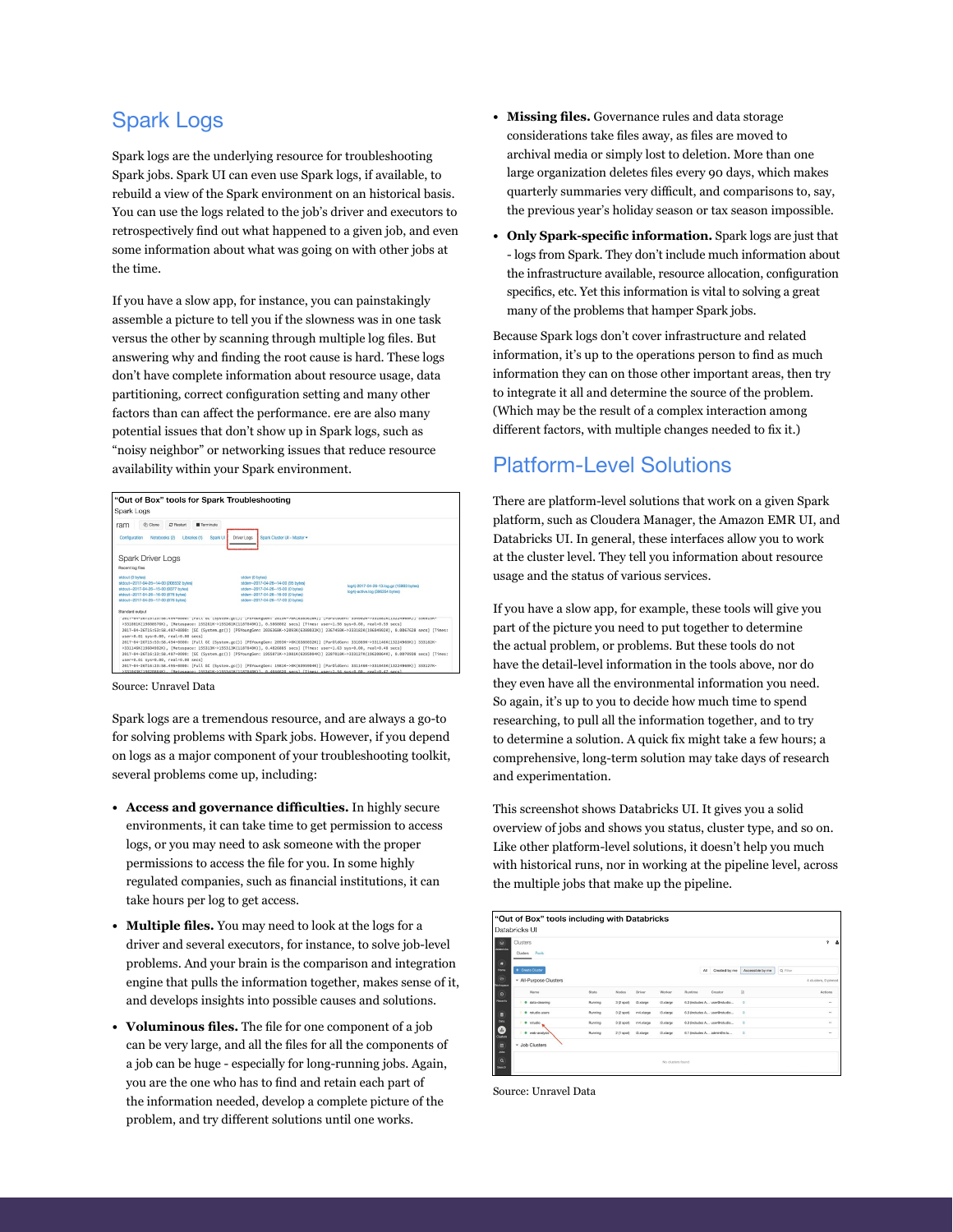Another monitoring tool for Spark, which is included as open source within Databricks, is called Ganglia. It's largely complementary to Databricks UI, though it also works at the cluster and, in particular, at the node level. You can see hostlevel metrics such as CPU consumption, memory consumption, disk usage, network-level IO – all host-level factors that can affect the stability and performance of your job.

This can allow you to see if your nodes are configured appropriately, to institute manual scaling or auto-scaling, or to change instance types. (Though someone trying to fix a specific job is not inclined to take on issues that affect other jobs, other users, resource availability, and cost.) Ganglia does not have job-specific insights, nor work with pipelines. And there are no good output options; you might be reduced to taking a screen snapshot to get a JPEG or PNG image of the current status.



Source: Unravel Data

Support from the open-source community is starting to shift toward more modern observability platforms like Prometheus, which works well with Kubernetes. And cloud providers offer their own solutions – AWS Cloudwatch, for example, and Azure Log Monitoring and Analytics. These tools are all oriented toward web applications, not the backend apps used for analytics, AI, machine learning, and other use cases that are usually considered part of the big data world. They lack big data application and pipeline information which is essential to understand what's happening to your job and how your job is affecting things on the cluster or workspace.



Source: Unravel Data

Platform-level solutions can be useful for solving the root causes of problems such as out-of-memory errors. However, they don't go down to the job level, leaving that to resources such as Spark logs and tools such as Spark UI. Therefore, to solve a problem, you are often using platform-level solutions in combination with job-level tools – and again, it's your brain that has to do the comparisons and data integration needed to get a complete picture and solve the problem.

Like job-level tools, these solutions are not comprehensive, nor integrated. They offer snapshots, but not history, and they don't make proactive recommendations. And, to solve a problem on Databricks, for example, you may be using Spark logs, Spark UI, Databricks UI, and Ganglia, along with Cloudwatch on AWS, or Azure Log Monitoring and Analytics. None of these tools integrate with the others.

#### APM Tools

There is a wide range of monitoring tools, generally known as Application Performance Management (APM) tools. Many organizations have adopted one or more tools from this category, though they can be expensive, and provide very limited metrics on Spark and other modern data technologies. Leading tools in this category include Datadog, Dynatrace, and Cisco AppDynamics.

| Datadog                                | 3rd Party Observability Platforms                                                               |                            |
|----------------------------------------|-------------------------------------------------------------------------------------------------|----------------------------|
|                                        | Spark + Standard Metrics<br>Add Graphs +                                                        | $\cup$ 0 0                 |
|                                        | Show 1h The Past Hour<br>O <sub>o</sub><br>Q. Search Events to overlay<br>۰                     | $\square$<br>$\mathcal{V}$ |
| <b>DATADOG</b>                         | 19<br>spark.job.num_active_stages, spark.job.num_active_tasks<br>system.cpu.idle, system.load.1 | $\lambda$                  |
| $\blacksquare$<br>Events               |                                                                                                 |                            |
| <b>Dashboards</b>                      |                                                                                                 |                            |
| Infrastructure<br>$\Omega$<br>Monitors | 1830<br>1800<br>13.45<br>11.15<br>13.00<br>13:15                                                | 13.35<br>13.45             |

Source: Unravel Data

For a slow app, for instance, an APM tool might tell you if the system as a whole is busy, slowing your app, or if there were networking issues, slowing down all the jobs. While helpful, they're oriented toward monitoring and observability for Web applications and middleware, not data-intensive operations such as Spark jobs. They tend to lack information about pipelines, specific jobs, data usage, configuration setting, and much more, as they are not designed to deal with the complexity of modern data applications.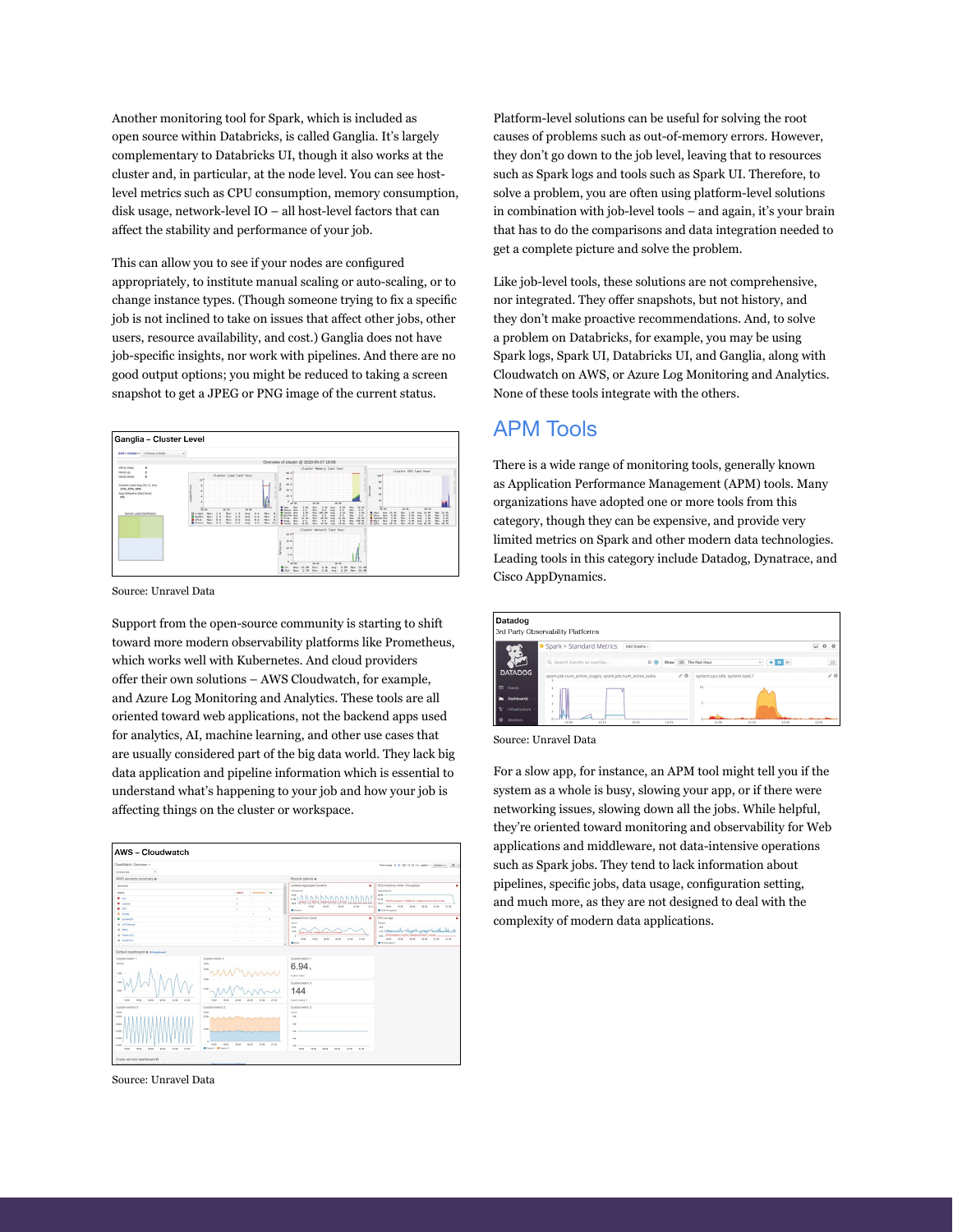#### DataOps Platforms

To sum up, there are several types of existing tools:

- **• DIY with Spark logs.** Spark keeps a variety of logs, and you can parse them, in a do it yourself (DIY) fashion, to help solve problems. But this lacks critical infrastructure, container, and other metrics.
- **• Open source tools.** Spark UI comes with Spark itself, and there are other Spark tools from the open source community. But these lack infrastructure, configuration and other information. They also do not help connect together a full pipeline view, as you need if you are using technologies such as Kafka to bring data in.
- **• Platform-specific tools.** The platforms that Spark runs on - notably Cloudera platforms, Amazon EMR, and Databricks - each have platform-specific tools that help with Spark troubleshooting. But these lack application-level information and are best used for troubleshooting platform services.
- **• Application performance monitoring (APM) tools.** APM tools monitor the interactions of applications with their environment, and can help with troubleshooting and even with preventing problems. But the applications these APM tools are built for are technologies such as .NET, Java, and Ruby, not technologies that work with data-intensive applications such as Spark.
- **• DataOps platforms.** DataOps applying Agile principles to both writing and running Spark, and other big data jobs – is catching on, and new platforms are emerging to embody these principles.

Each tool in this plethora of tools takes in and processes different, but overlapping, data sets. No one tool provides full visibility, and even if you use one or more tools of each type, full visibility is still lacking.

You need expertise in each tool to get the most out of that tool. But the most important work takes place in the expert user's head: spotting a clue in one tool, which sends you looking at specific log entries and firing up other tools, to come up with a hypothesis as to the problem. You then have to try out the potential solution, often through several iterations of trial and error, before arriving at a "good enough" answer to the problem.

Or, you might pursue two tried and trusted, but ineffective, "solutions": ratcheting up resources and retrying the job until it works, either due to the increased resources or by luck; or simply giving up, which our customers tell us they often had to do before they started using Unravel Data.

The situation is much worse in the kind of hybrid data clouds that organizations use today. To troubleshoot on each platform, you need expertise in the toolset for that platform, and all the others. (Since jobs often have cross-platform interdependencies, and the same team has to support multiple platforms.) In addition, when you find a solution for a problem on one platform, you should apply what you've learned on all platforms, taking into account their differences. In addition, you have issues that are inherently multi-platform, such as moving jobs from one platform to a platform that is better, faster, or cheaper for a given job. Taking on all this with the current, fragmented, and incomplete toolsets available is a mind-numbing prospect.

The biggest need is for a platform that integrates the capabilities from several existing tools, performing a five-step process:

- 1. Ingest all of the data used by the tools above, plus additional, application-specific and pipeline data.
- 2. Integrate all of this data into an internal model of the current environment, including pipelines.
- 3. Provide live access to the model.
- 4. Continually store model data in an internally maintained history.
- 5. Correlate information across the ingested data sets, the current, "live" model, and the stored historical background, to derive insights and make recommendations to the user.

This tool must also provide the user with the ability to put "triggers" onto current processes that can trigger either alerts or automatic actions. In essence, the tool's inbuilt intelligence and the user are then working together to make the right things happen at the right time.

A simple example of how such a platform can help is by keeping information per pipeline, not just per job - then spotting, and automatically letting you know, when the pipeline suddenly starts running slower than it had previously. The platform will also make recommendations as to how you can solve the problem. All this lets you take any needed action before the job is delayed